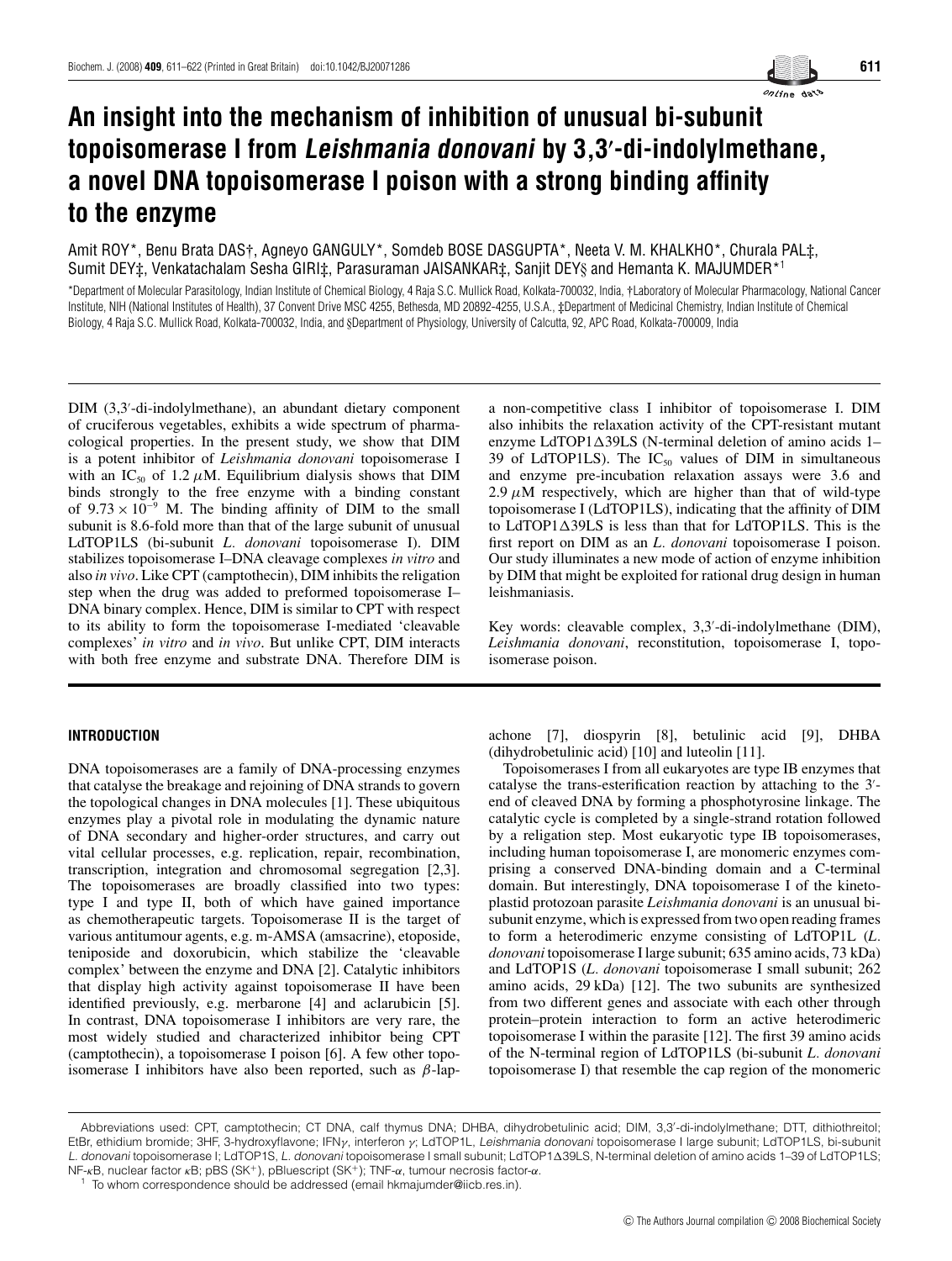enzymes have a modulating role in non-covalent interaction with DNA and sensitivity towards CPT. Thus the N-terminal of the bisubunit enzyme has an important role in strand rotation and DNA relaxation, whereas amino acid residues 40–99 of LdTOP1L have an important role in the interaction with LdTOP1S [13].

All the topoisomerase inhibitors are broadly divided into two classes. The class I topoisomerase inhibitors, referred to as 'topoisomerase poisons', act by stabilizing the enzyme–DNA covalent complex (cleavable complex). A large number of topoisomerase inhibitors were developed that play a key role in cancer therapy. Some of them also act as antiparasitic agents, e.g. betulinic acid [9], luteolin [11,14], baicalein [15] and CPT [16]. Improved drug therapy of *Leishmania* infections is still desirable, and the need for new molecular targets for developing therapeutic agents is clear and justified. DNA topoisomerases have emerged as principal therapeutic targets, with a group of targeting agents having a broad spectrum of antiparasitic activity [2].

DIM (3,3 -di-indolylmethane) is a type of novel topoisomerase inhibitor. DIM is a major acid condensation product of I3C (indole-3-carbinol), a natural compound found in vegetables of the genus *Brassica*, including turnips, kale, broccoli, cabbage, Brussels sprouts and cauliflower. It has an anticarcinogenic effect in experimental animals and inhibits the growth of human cancer cells [17,18]. Several studies have demonstrated that dietary exposure to DIM has a pronounced effect against tumour development [19]. Thus there is considerable interest in the mode of action of DIM because of its pronounced antitumour activities in human breast cancer cell lines [20]. DIM is a novel immunomodulator [20] and induces  $G_1$  arrest in breast cancer cells [18] and leads to apoptosis [21]. DIM significantly inhibits TNF- $\alpha$ (tumour necrosis factor- $\alpha$ )-induced translocation of NF- $\kappa$ B (nuclear factor  $\kappa$ B) to the nucleus, and down-regulates  $NF-\kappa B$  function and promotes apoptotic signalling while protecting cells from DNA-damaging agents, such as TNF- $\alpha$  [22]. DIM up-regulates the expression of IFN $\gamma$  (interferon  $\gamma$ ) in human MCF-7 breast cancer cells. This novel effect may contribute to the anticancer effects of DIM, because IFN $\gamma$  plays an important role in preventing the development of primary and transplanted tumours [23]. Recently, Gong et al. [24] have demonstrated that DIM is a novel topoisomerase II $\alpha$  catalytic inhibitor in human hepatoma HepG2 cells and also inhibits topoisomerase I at high concentrations.

The most widely studied inhibitor of type IB topoisomerase is CPT, an important class of antitumour agents; CPT is an uncompetitive topoisomerase I inhibitor that traps the enzyme–DNA covalent complex and slows the religation step of the nicking/ closing cycle [7,25]. In *Trypanosoma brucei*, *Trypanosoma cruzi* and *L. donovani*, CPT promotes protein–DNA complex formation with nuclear as well as kinetoplast DNA [16]. CPT enhances the formation of 'cleavable complex' at low salt concentrations [12] and induces cellular dysfunction of *L. donovani* with features that are well characterized by several cytoplasmic and nuclear events of apoptosis [26].

In the present study, we demonstrate for the first time that DIM strongly inhibits *L. donovani* topoisomerase I and stabilizes topoisomerase I–DNA cleavable complex. This cleavable complex formation is inhibited when LdTOP1LS was preincubated with DHBA, a catalytic inhibitor of topoisomerase I [10], prior to the addition of DIM. In the present study, we have also shown that DIM binds to enzyme as well as DNA. The binding of DIM to enzyme is stronger than flavones or CPT. Our results suggest that DIM is a novel *L. donovani* topoisomerase I poison that acts as a non-competitive inhibitor. Thus this intriguing dietary component might be exploited for therapeutic development against leishmaniasis.

# **EXPERIMENTAL**

## **Chemicals**

The bioactive DIM  $(C_{17}H_{14}N_2; M_1 246;$  Figure 1A) was synthesized chemically from indole and urotropine by the addition of InCl<sub>3</sub> (10 mol%) and propan-2-ol [27]. DHBA and luteolin were synthesized and purified as described previously [11,12]. CPT was purchased from Sigma Chemicals (St. Louis, MO, U.S.A.). All drugs were dissolved in 100% DMSO at a concentration of 20 mM and stored at −20 *◦*C.

#### **Parasite culture, maintenance and cytotoxicity assay**

*L. donovani* strain AG83 promastigotes were grown at 22 *◦*C in M199 liquid medium supplemented with  $10\%$  (v/v) fetal calf serum or in Ray's modified medium as described previously [10,14]. Cytotoxicity of DIM was estimated by microscopic counting of the viable parasites by the Trypan Blue exclusion method after treatment of *L. donovani* promastigotes with DIM.

## **Purification and reconstitution of recombinant proteins to examine L. donovani topoisomerase I activity**

*Escherichia coli* BL21 (DE3) pLysS cells harbouring pET16bLdTOP1L, pET16bLdTOP139L and pET16bLdTOP1S, described previously [15], were separately induced at an attenuance  $(D_{600})$  of 0.6 with 0.5 mM IPTG (isopropyl  $\beta$ -D-thiogalactoside) at 22 °C for 12 h. Cells harvested from 1 litre of culture were separately lysed by lysozyme/sonication, and the proteins were purified through an Ni–NTA  $(Ni^{2+}$ – nitrilotriacetate)–agarose column (Qiagen) followed by a phosphocellulose column (P11 cellulose; Whatman) as described previously [16]. Finally, the purified proteins LdTOP1L, LdTOP139L and LdTOP1S were stored at −70 *◦*C.

Purified LdTOP1L or LdTOP1 $\Delta$ 39L was mixed with purified LdTOP1S separately at a molar ratio of 1:1 at a total protein concentration of 0.5 mg/ml in reconstitution buffer [50 mM potassium phosphate, pH 7.5, 0.5 mM DTT (dithiothreitol), 1 mM EDTA, 0.1 mM PMSF and 10% (v/v) glycerol]. The mixtures were dialysed overnight at 4 °<sup>C</sup> and the dialysed fractions were used for the plasmid relaxation activity [12,13].

## **Plasmid relaxation assay**

The type I DNA topoisomerase was assayed by decreased mobility of the relaxed isomers of supercoiled  $pBS(SK^+)$  [pBluescript]  $(SK^+)$ ] DNA in an agarose gel. The relaxation assay was carried out as described previously [13,26] with LdTOP1LS and LdTOP1 $\triangle$ 39LS (N-terminal deletion of amino acids 1–39 of LdTOP1LS) serially diluted in the relaxation buffer (25 mM Tris/HCl, pH 7.5, 5% glycerol, 0.5 mM DTT, 10 mM  $MgCl<sub>2</sub>$ , 2.5 mM EDTA and 150  $\mu$ g/ml BSA), supercoiled pBS (SK<sup>+</sup>) DNA (85–95% was negatively supercoiled, with the remainder being nicked circles) and 50 mM KCl. The amount of supercoiled monomer DNA band florescence after EtBr (ethidium bromide;  $0.5 \mu$ g/ml) staining was quantified by integration using Gel Doc 2000 under UV illumination (Bio-Rad Quality One software), as described in [13]. Initial velocities (nM of DNA base-pairs relaxed/min) were calculated by the equation:

Initial velocity =  $\{$ [supercoiled DNA]<sub>0</sub>

− (Intt ·[supercoiled DNA]0/Int0)}/*t*

where [supercoiled  $DNA]_0$  is the initial concentration of supercoiled DNA,  $Int_0$  is the area under the supercoiled DNA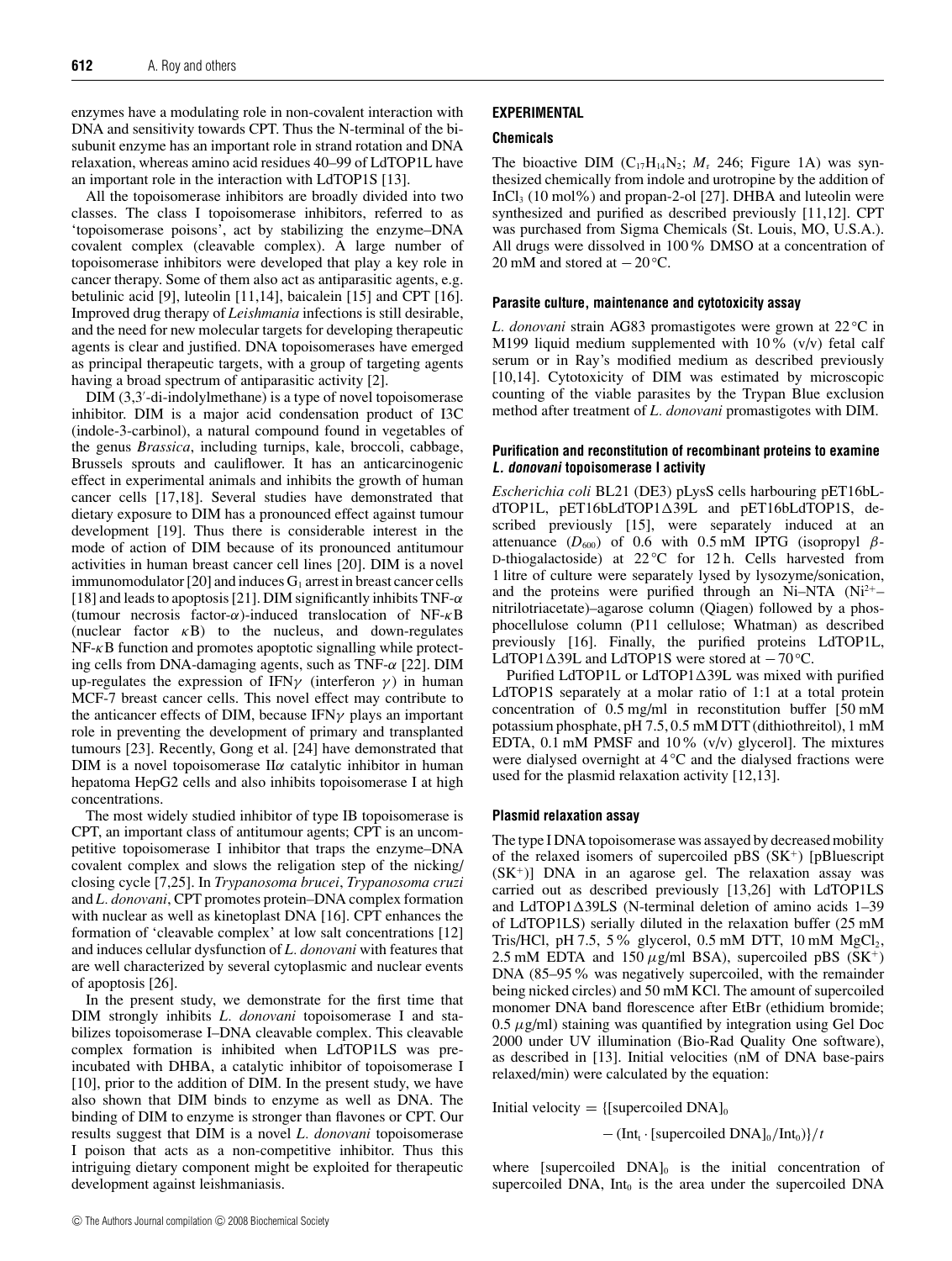

#### **Figure 1 Inhibition of LdTOP1LS activity by DIM**

(**A**) Structures of CPT and DIM. (**B**) Relaxation of supercoiled pBS (SK<sup>+</sup>) DNA with reconstituted LdTOP1LS at a molar ratio of 3:1. Lane 1, 90 fmol of pBS (SK<sup>+</sup>) DNA; lane 2, same as lane 1, but simultaneously incubated with 30 fmol of LdTOP1LS for 30 min at 37°C; lane 3, same as lane 2, but in the presence of 4% (v/v) DMSO; lanes 4–8, same as lane 2, but in the presence of 1, 5, 10, 15 and 20  $\mu$ M CPT respectively; lanes 9–13, same as lane 2, but in the presence of 1, 5, 10, 15 and 20  $\mu$ M DIM respectively. Positions of supercoiled monomer (SM) and relaxed and nicked monomer (RL/NM) are indicated. (**C**) Pre-incubation of LdTOP1LS with CPT and DIM followed by addition of DNA. Lane 1, 90 fmol of pBS (SK<sup>+</sup>) DNA; lane 2, same as lane 1, but 30 fmol of LdTOP1LS was pre-incubated with reaction buffer for 5 min at 37*◦*C, followed by addition of 90 fmol of pBS (SK<sup>+</sup>) DNA, and was further incubated for 15 min at 37*◦*C, lane 3, same as lane 2, but the enzyme was pre-incubated with 4 % (v/v) DMSO; lanes 4–8, same as lane 2, but the enzyme was pre-incubated with 1, 3, 5, 10 and 15 µM CPT respectively at 37 °C for the indicated time periods; lanes 9–13, same as lane 2, but the enzyme was pre-incubated with 1, 3, 5, 10 and 15  $\mu$ M DIM respectively. Reactions were stopped by addition of SDS to a final concentration of 0.5 % and were electrophoresed in 1% agarose gel. (D) Quantitative representation of enzyme inhibition in the presence of DIM in relaxation experiments. LdTOP1LS (100 fmol) was incubated simultaneously with 1, 5, 10, 15 and 20 μM CPT and DIM simultaneously with pBS (SK+) DNA for 30 min at 37 °C in relaxation buffer. (E) The enzyme was pre-incubated separately with 1, 3, 5, 10 and 15 μM CPT and DIM respectively for 5 min at 37*◦*C in relaxation buffer, followed by addition of 50 fmol of pBS (SK<sup>+</sup>) DNA, and was further incubated for 15 min at 37*◦*C. Reactions were stopped by the addition of SDS and electrophoresed as described above. The percentage of relaxation inhibition is plotted as a function of drug concentrations as indicated. The results depicted are the means for three independent experiments, and the representative results from one set of these experiments are expressed as means  $\pm$  S.D. Variations among different sets of experiments were <5%.

band at zero time and  $Int_t$  is the area at the reaction time  $t$  [28]. The effect of DNA concentration on the kinetics of relaxation was examined over the range of 4–40 nM supercoiled pBS (SK<sup>+</sup>) DNA (0.16–1.6  $\mu$ g/25  $\mu$ l of reaction mixture) at constant concentrations of 10 mM  $MgCl<sub>2</sub>$  and 0.9 nM enzyme (LdTOP1LS) at 37 *◦*C for 1 min. The data were analysed by a Lineweaver–Burk plot. Intercept of the *y*-axis is  $1/V_{\text{max}}$ , and catalytic-centre

 $activity = V_{max}/energy$  concentration (plasmid molecules relaxed/min per molecule of enzyme).

#### **Plasmid cleavage assay**

Cleavage assay was carried out as described in [8]. Briefly, 50 fmol of pHOT1 supercoiled DNA (containing topoisomerase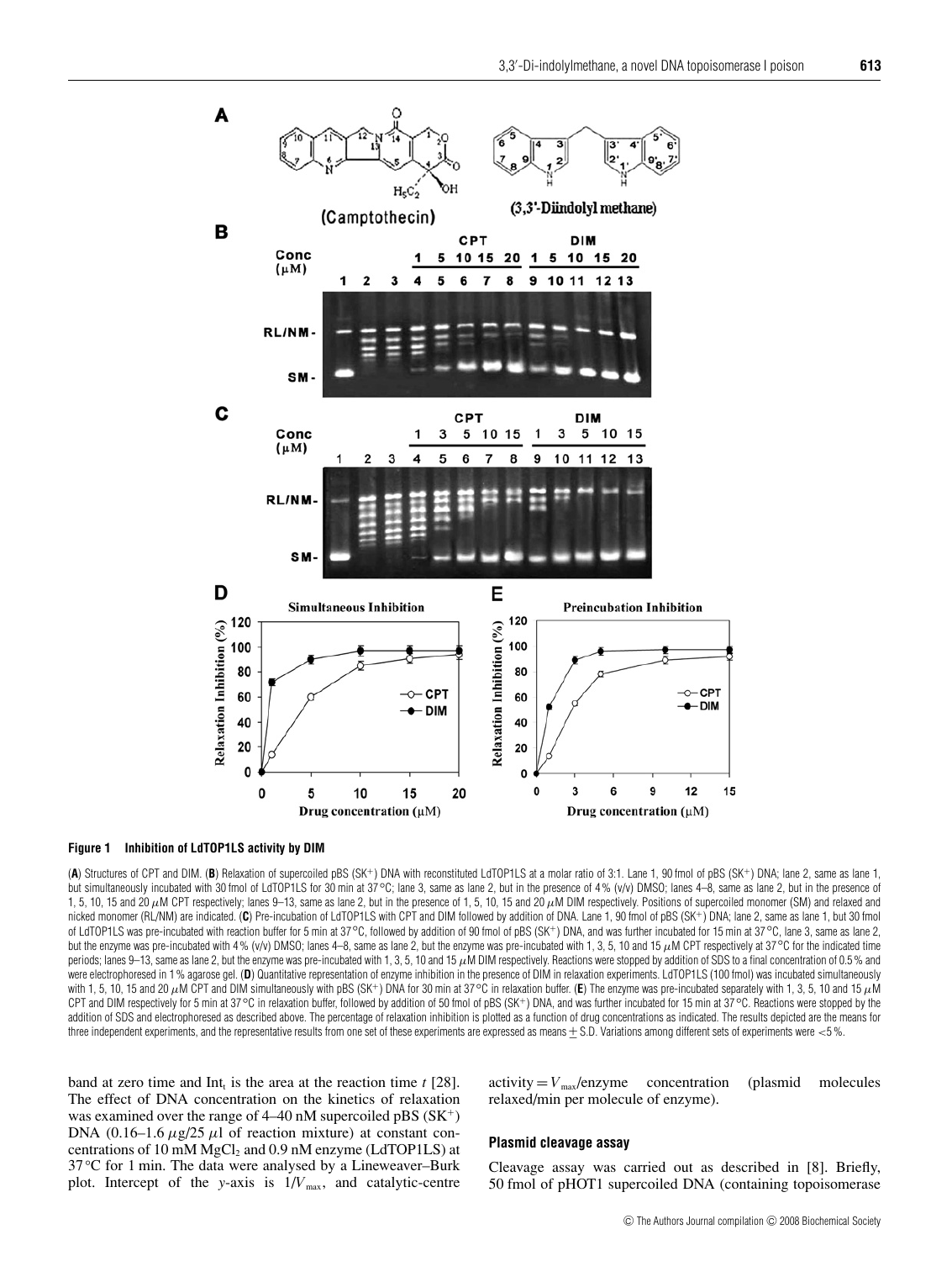I cleavage site) and 100 fmol of reconstituted LdTOP1LS were incubated in standard reaction mixture (50  $\mu$ l) containing 50 mM Tris/HCl (pH 7.5), 100 mM KCl, 10 mM  $MgCl_2$ , 0.5 mM DTT, 0.5 mM EDTA and 30  $\mu$ g/ml BSA in the presence of various concentrations of drugs at 37 *◦*C for 30 min. The reactions were terminated by adding 1% SDS and 150  $\mu$ g/ml proteinase K and further incubated for 1 h at 37 *◦* C. DNA samples were electrophoresed in a 1% agarose gel containing  $0.5 \mu$ g/ml EtBr.

#### **Duplex oligonucleotide cleavage assay**

The 25-mer duplex of oligonucleotide 1 (5 -GAAAAAAGA-CTT↓AGAAAAATTTTTA-3 ) and oligonucleotide 2 (5 - TAAAAATTTTTCTAAGTCTTTTTTC-3 ) containing a topoisomerase I-binding motif was labelled and annealed as described in [13]. Cleavage was carried out using 20-fold molar excess of the wild-type (LdTOP1LS) and mutant enzymes (LdTOP1 $\triangle$ 39LS) over duplex 25-mer DNA (enzymes,  $0.2 \mu$ M; DNA, 10 nM). The reactions were carried out in a standard assay mixture containing 10 mM Tris/HCl (pH 7.5), 10 mM  $MgCl<sub>2</sub>$ , 0.5 mM EDTA and 50 mM KCl in the presence or absence of drugs at 37 *◦* C for 30 min or for the indicated time periods. All the reactions were stopped by addition of SDS to a final concentration of  $2\%$  (w/v). The samples were precipitated with ethanol, digested with  $5 \mu l$  of 1 mg/ml trypsin and resolved on 12%(w/v) denaturing polyacrylamide gel followed by autoradiography as described above. The amount of strand cleavage in the presence of drugs for the wild-type enzymes was determined by film densitometry as described previously [13].

## **In vivo cleavable complex formation and measurement of DNA synthesis**

DNA–protein complexes can be trapped within cells and quantified by the KCl–SDS co-precipitation assay [7,15]. Exponentially growing *L. donovani* promastigotes  $(4 \times 10^6 \text{ cells})$ ml) were radiolabelled by adding [Me-<sup>3</sup>H]thymidine (Amersham) to the medium to a final concentration of  $5 \mu$ Ci/ml for 24 h at 22 *◦* C. Cells were then pelleted by centrifugation at 800 *g* for 5 min at room tempeature (25 <sup>°</sup>C), washed twice with PBS and resuspended in fresh M199 liquid medium supplemented with 10% (v/v) fetal calf serum for 3 h. Cells were then exposed to various concentrations of DIM, CPT and DHBA at 22 °C for indicated time periods. Finally, the cells were lysed in  $200 \mu l$ of SDS-containing solution [1.25% (w/v) SDS, 5 mM EDTA, pH 8.0, and 0.4 mg/ml CT DNA (calf thymus DNA)] prewarmed at 65 *◦* C. The lysates were transferred to 1.5 ml Microfuge tubes containing  $250 \mu l$  of  $325 \mu M$  KCl. After vigorous mixing, the samples were cooled on ice for 10 min and centrifuged at 8000 *g* for 30 min at 4 °C. The pellets were resuspended in 500  $\mu$ l of wash solution (10 mM Tris/HCl, pH 8.0, 100 mM KCl, 1 mM EDTA and 0.1 mg/ml CT DNA) and warmed at 65 *◦* C for 10 min with occasional shaking. The suspensions were cooled on ice for 10 min and re-centrifuged. The pellets were washed as above and mixed with 4 ml of scintillation liquifluor (Spectrochem) and the radioactivity was determined with a liquid–scintillation counter [15].

## **Immunoband depletion assay**

*Leishmania* cells  $(2 \times 10^7)$  were cultured for 12 h at 22 °C with or without drugs. Nuclear fractions were isolated as described previously [29]. Briefly, cells were suspended in hypo-osmotic buffer (10 mM Tris/HCl, pH 7.5, 1 mM EDTA, 0.1 mM EGTA, 1 mM PMSF, 1 mM benzamidine hydrochloride and 5 mM DTT) and homogenized. The homogenate was centrifuged at 10 000 *g* for 10 min at 4 <sup>°</sup>C. The pellet was washed and used as the source

of nuclear fraction. Then the nuclear fractions after lysis with 1% SDS were subjected to SDS/10% PAGE, and the proteins were electrophoretically transferred on to nitrocellulose membranes. Immunoblotting of immobilized proteins was carried out using a rabbit antibody raised against LdTOP1S [12] and ATPase domain (43 kDa) of *L. donovani* topoisomerase II [30].

## **Single turnover cleavage and religation assay**

A 14-mer (5 -GAAAAAAGACTT↓AG-3 ) oligonucleotide containing an topoisomerase IB-specific cleavage site was 5'-32P-endlabelled and annealed to 25-mer (3'-CTTTTTTCTGAATC-TTTTTAAAAAT*P-*5 ) oligonucleotides as described previously [13]. The suicidal cleavage reaction was carried out with 5 nM DNA substrate and  $0.15 \mu$ M enzyme (LdTOP1LS) in 20  $\mu$ l reaction mixtures under standard assay conditions (10 mM Tris/HCl, pH 7.5, 10 mM  $MgCl<sub>2</sub>$ , 0.5 mM EDTA and 50 mM KCl) at 23 *◦*C for 4 h in the presence or absence of drugs as described previously [13]. For religation experiments, covalent complexes generated by incubating suicide DNA substrate with LdTOP1LS in the presence or absence of drugs were transferred to 30 *◦*C and pre-incubated for 2 min. The religation reaction was initiated by the addition of 300-fold molar excess of the 11-mer religation acceptor oligonucleotides (5'-OH-AGAAAAATTTT-3') in the same reaction mixture and incubated for the indicated time periods. Finally, all the reactions were stopped by adding SDS, and DNAs were subsequently precipitated by ethanol. Samples were digested with 5  $\mu$ l of 1 mg/ml trypsin, electrophoresed in 12% (w/v) denaturing polyacrylamide gel and autoradiographed [13].

#### **Equilibrium dialysis**

The equilibrium dialysis experiment was performed as described previously [31]. The binding solution as well as the buffer used for equilibrium dialysis was 20 mM Tris/HCl (pH 7.5),  $50 \text{ mM NaCl}$  and  $10 \text{ mM MgCl}_2$ . Four sets of reactions were performed in 500  $\mu$ 1 of binding solution containing 10 nM enzyme (LdTOP1LS) in one set,  $60 \mu M$  BSA in other set as control, 10  $\mu$ M LdTOP1L and 0.1  $\mu$ M LdTOP1S and increasing concentrations of DIM (1, 5, 10, 15 and 20  $\mu$ M) at 37 <sup>°</sup>C for 30 min. The reaction mixture was loaded into the dialysis bag with 12–14 kDa cut-off and placed in 5 ml of buffer solution. Corresponding 'blanks' containing only buffer solution and only buffer/enzyme solution without drug were run. The solutions were equilibrated for 24 h at 25 *◦*C with shaking at 100 rev./min for the entire period. At the end of the equilibration, the concentration of DIM in the outside solutions was estimated by measuring the absorbance of the solution and using a molar absorption coefficient of  $6.6 \times 10^4$  M<sup>-1</sup> · cm<sup>-1</sup> for DIM. Inside solutions could not be used, since protein interfered in the estimation. All the absorbance measurements were made at 25 *◦* C using a Bio-Rad SmartSpec™3000 UV spectrophotometer in a 10 mm pathlength cell.

## **Spectrofluorimetric binding assay**

Fluorescence titration was measured using a PerkinElmer LS55 luminescence spectrometer. The intrinsic binding of DIM to DNA was performed separately by fluorescence measurements at a  $\lambda_{ex}$ of 280 nm and  $\lambda_{em}$  in the range of 300–500 nm. Excitation and emission slit widths were 5 and 5 nm respectively. Background emission  $\left($  <2%) was corrected by subtraction of spectra of blank buffer, DNA plus sample buffer and DIM plus sample buffer respectively. Spectral titration was performed with DIM at 25 *◦*C in fluorescence buffer (20 mM Tris/HCl, pH 7.5, 50 mM NaCl and 10 mM MgCl<sub>2</sub>). CT DNA (double-stranded DNA) was added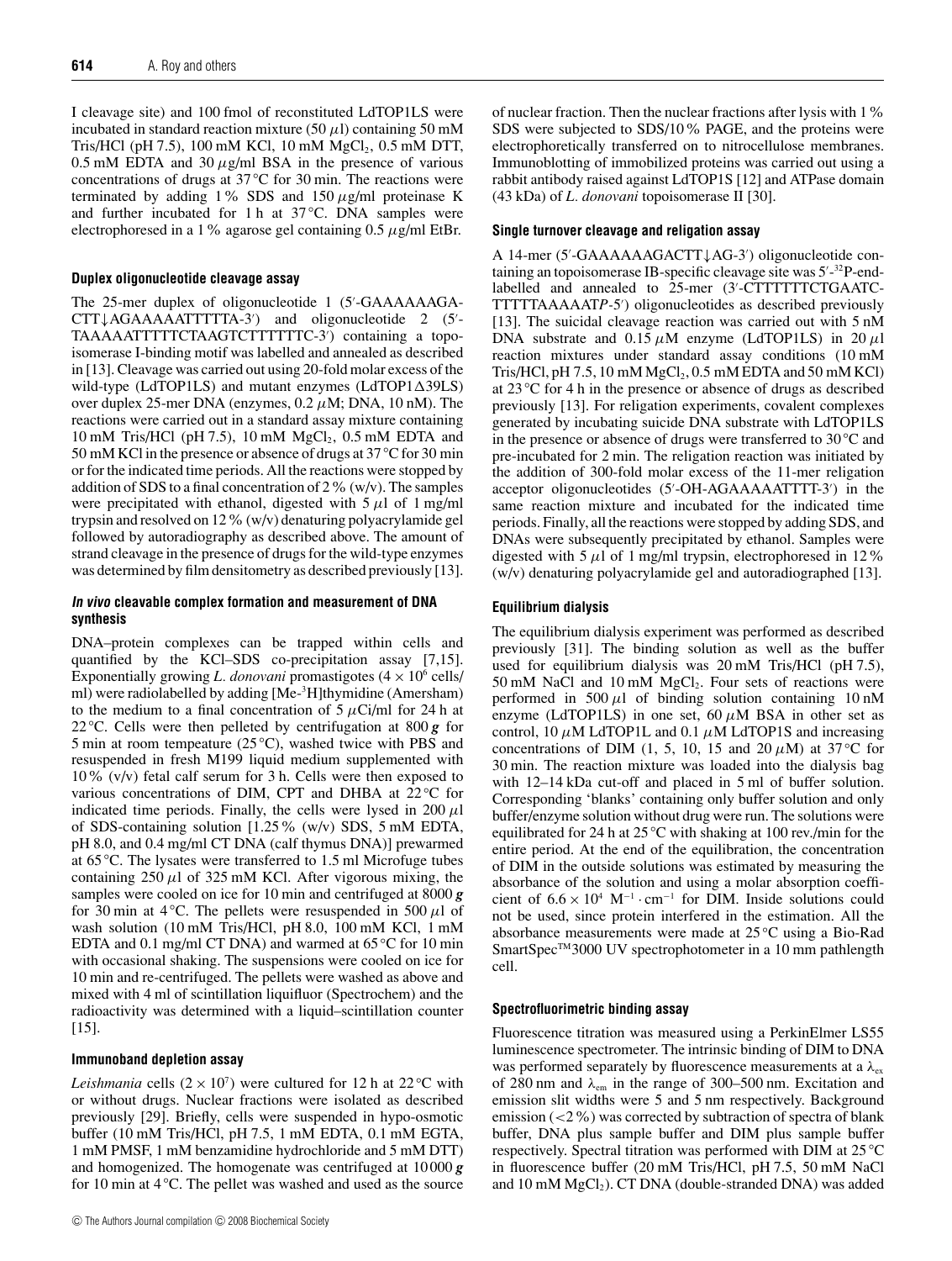in increasing concentrations (20, 30, 50, 80, 100, 120, 150 and  $200 \mu$ M), and thermally denatured DNA (single-stranded) was added at 20, 50, 100, 150 and 200  $\mu$ M, as indicated in the legend of Figure 6. All the assays were performed in duplicate, titration points were corrected as described above and binding constants for DIM–DNA interaction were determined according to the following equation [32]:

$$
1/\Delta F = 1/\Delta F_{\text{max}} + (1/K_{\text{a}} \cdot S_{\text{t}})(1/\Delta F_{\text{max}})
$$
\n(1)

where  $\Delta F = F_x - F_0$ ,  $F_x$  and  $F_0$  represent the fluorescence intensity of DIM in the presence or absence of the added total DNA  $(S_t)$ respectively.  $\Delta F_{\text{max}}$  is the maximum change in the fluorescence intensity. The intercept of the plot on the 1/*F* axis corresponding to  $1/S_t = 0$  measures the  $1/F_{\text{max}}$ , whereas the slope gives the estimation of the affinity constant  $(K_a)$ . The dissociation constant  $K_{\rm D} = 1/K_{\rm a}$ .

## **RESULTS**

#### **DIM inhibits the catalytic activity of L. donovani topoisomerase I**

The effect of DIM on *L. donovani* topoisomerase I was examined by plasmid relaxation assays as described in the Experimental section. The recombinant LdTOP1LS was purified as described in [12]. The relaxation experiments were performed under standard assay conditions where the plasmid DNA and the enzyme (LdTOP1LS) were mixed at a molar ratio of 3:1. Under this condition in the absence of DIM, LdTOP1LS completes its relaxation within 20 min (Figure 1B, lane 2). When added together with  $pBS(SK<sup>+</sup>)$  DNA and enzymes, DIM partially inhibited relaxation of supercoiled DNA at 1 and 5  $\mu$ M (Figure 1B, lanes 9 and 10). Lane 10 shows that 87% inhibition was achieved by DIM at 5  $\mu$ M. Under the same assay condition, 95 % of DNA relaxation activity of LdTOP1LS was inhibited by simultaneous addition of 10  $\mu$ M DIM (lane 11). Similar inhibition (90%) was achieved by CPT at 20  $\mu$ M (lane 8). It can be inferred from the above results that DIM is also a good inhibitor of topoisomerase I, like CPT.

To investigate the interaction of DIM with the enzyme in the relaxation experiment, LdTOP1LS was pre-incubated separately with DIM at different concentrations for 5 min at 37 *◦*C before the addition of DNA (Figure 1C). The inhibition of the enzyme by preincubation with DIM was compared with the inhibitory effects of DIM incubated simultaneously with enzyme (LdTOP1LS) and supercoiled DNA in the relaxation assay. Interestingly, 85% inhibition was achieved at 3  $\mu$ M concentration of DIM (lane 10), and 95% inhibition at 5  $\mu$ M concentration (lane 11).

The  $IC_{50}$  values were determined under different pre-incubation conditions. DIM was pre-incubated with enzyme for different time periods before the addition of substrate DNA and further incubated at the same temperature for 30 min. Results showed that  $IC_{50}$  decreased with increasing pre-incubation time and it was minimal for 5 min pre-incubation.

Further pre-incubation had no effect on  $IC_{50}$  (results not shown). The  $IC_{50}$  values of DIM and CPT are shown in Figures 1(D) and 1(E). The  $IC_{50}$  values of DIM in simultaneous and pre-incubation DNA relaxation assay were 1.2  $\mu$ M (Figure 1D) and 0.8  $\mu$ M (Figure 1E) respectively. But CPT inhibits the reaction at much higher concentrations (4.2 and 2.8  $\mu$ M respectively) under both simultaneous and pre-incubation conditions (Figures 1B and 1C, lanes 4–8).

#### **DIM stabilizes L. donovani topoisomerase I–DNA cleavable complexes formation**

The topoisomerase reaction has three general mechanistic steps: (i) binding of enzyme to the substrate DNA, (ii) single strand breakage and subsequent strand rotation through the break, leading to a change in linking number, and (iii) strand religation. The second step of reaction is the introduction of a singlestranded nick in the phosphodiester bond of the DNA, through which an intact strand is allowed to pass. During this process, a covalent bond is formed between the 3 -phosphoryl group of the DNA backbone and the tyrosine residue at the active site of topoisomerase I. Topoisomerase inhibition can be achieved by prevention of enzyme–DNA binary complex formation or by stabilization of enzyme–DNA cleavable complex. CPT, the most established topoisomerase IB inhibitor, has been shown to stabilize the topoisomerase I–DNA cleavable complex. In order to investigate the mechanism of inhibition of LdTOP1LS, trans-esterification was examined under equilibrium conditions by reacting LdTOP1LS with pHOT1 DNA in the presence of DIM and CPT. In the present study, we investigated the ability of DIM to stabilize cleavable complex formation between LdTOP1LS and pHOT1 DNA (Figure 2A) containing a topoisomerase IBspecific binding motif as described in the Experimental section. This experiment was performed at increasing DIM concentrations with CPT under standard assay conditions. It has been shown that closed circular DNA (form I) was converted into nicked circular DNA (form II) in the presence of 100 fmol of LdTOP1LS with increasing drug concentrations. Approx. 50% of form I DNA was converted into form II at 1  $\mu$ M DIM (Figure 2A, lane 6). The amount of form II DNA increased with increasing concentrations of DIM (Figure 2A, lanes 6–11). Approx. 95 % cleavable complex was stabilized at 5  $\mu$ M DIM, and complete cleavage (100%) was induced by 10  $\mu$ M DIM (Figure 2B), whereas 60  $\mu$ M CPT fully stabilizes the cleavable complex (lane 5). The background cleavage, i.e. the formation of form II DNA in the presence of topoisomerase I only, is shown in lane 2. Lane 3 shows the formation of nicked product when the covalent complex was trapped with SDS and proteinase K. EtBr at a final concentration of 0.5  $\mu$ g/ml was included in the gel to resolve the more slowly migrating nicked product (form II) from the relaxed molecules (form I ). This result shows that DIM does not inhibit step II of a topoisomerase I-catalysed reaction. Instead, DIM stabilizes the topoisomerase I-mediated cleavable complex and acts as a topoisomerase poison.

This conclusion was further justified by the experiment with DHBA as a negative control. DHBA prevents the stabilization of cleavable complex formation as described previously [10]. This experiment was performed at increasing DIM concentrations prior to the addition of 10  $\mu$ M DHBA and at increasing DHBA concentrations prior to the addition of 10  $\mu$ M DIM, as mentioned in Figure legends in standard assay conditions (Figure 2C). Moreover, when LdTOP1LS was pre-incubated with increasing concentrations of DIM  $(1-10 \mu M)$  prior to the addition of  $10 \mu$ M DHBA, the DIM-mediated cleavage was not inhibited by DHBA (lanes 4–7). But when LdTOP1LS was pre-incubated with increasing concentrations of DHBA  $(1-20 \mu M)$  prior to the addition of 10  $\mu$ M DIM, the DIM-mediated cleavage was inhibited at that concentration of DHBA (lanes 8–11). So DHBA inhibits the DIM-mediated cleavage only when the enzyme is pre-incubated with DHBA prior to the addition of DIM.

The above experiment was further supported by duplex oligonucleotide cleavage under equilibrium conditions by reacting LdTOP1LS with 25-mer duplex oligonucleotides in the presence of 5, 10, 15 and 20  $\mu$ M DIM. The cleavage experiment was carried out with 5'-32P-end-labelled 25-mer duplex oligonucleotides containing a topoisomerase IB-specific binding motif as described in the Experimental section. DIM enhanced cleavage with increasing concentration of the drug, and the change is approx. 80% at 20  $\mu$ M with respect to the extent of cleavable complex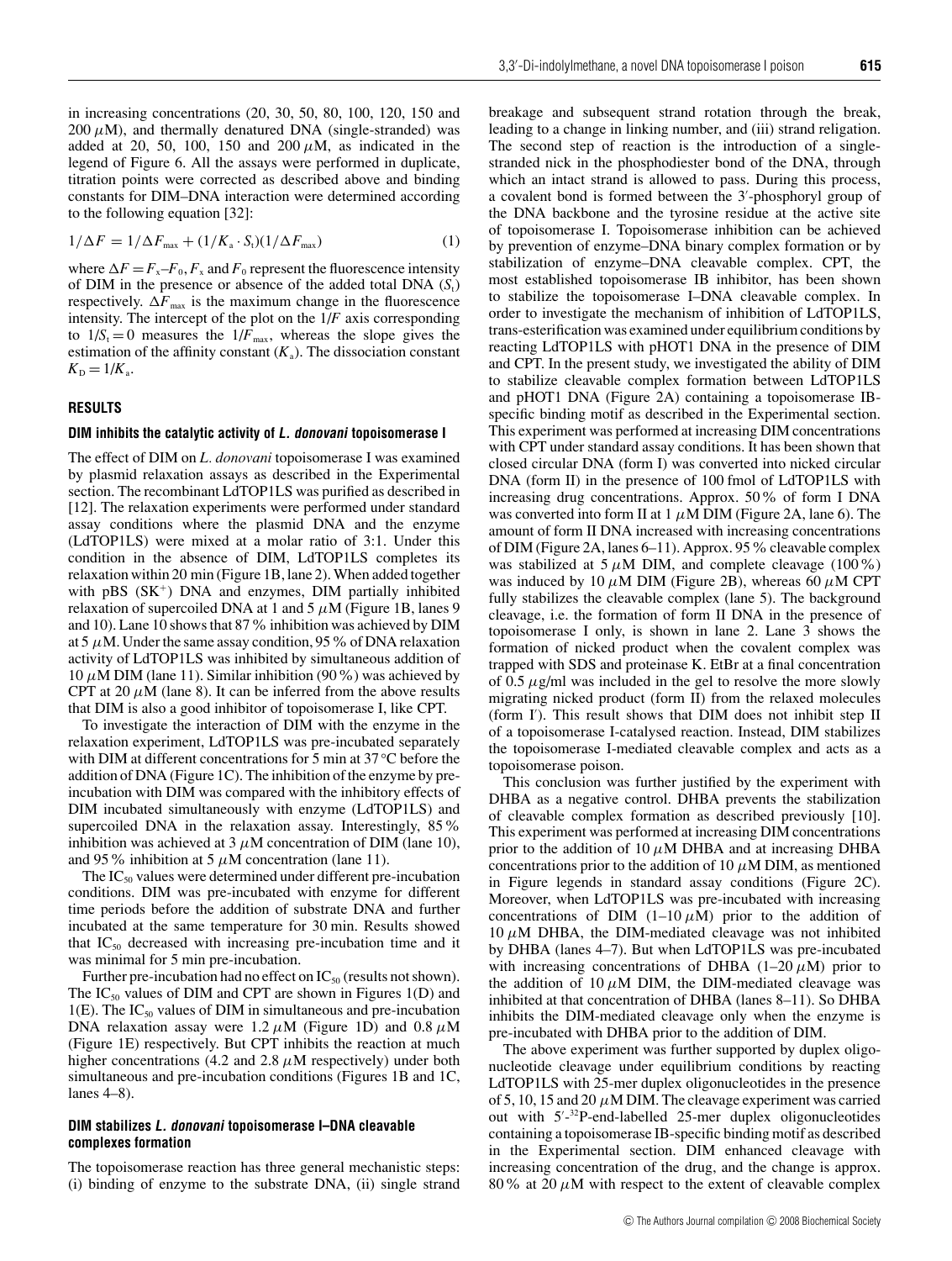

## **Figure 2 DIM stabilizes LdTOP1LS-mediated DNA cleavage**

(**A**) Cleavage reaction and agarose gel electrophoresis were performed as described in the Experimental section. Lane 1, 50 fmol of pHOT1 DNA; lane 2, with 100 fmol LdTOP1LS; lane 3, same as lane 2, but with SDS-proteinase K treatment; lanes 4 and 5, same as lane 3, but in the presence of 20 and 40  $\mu$ M CPT respectively as a control; lanes 6-11, same as lane 3, but in the presence of 1, 3, 5, 10, 15 and 20  $\mu$ M DIM. Positions of supercoiled monomer (SM;form I) and nicked monomer (NM;form II) are indicated. Form I', relaxed molecules. (B) Graphical representation of the extent of covalent complex formation plotted as increasing DIM concentrations (1, 3, 5, 10, 15 and 20  $\mu$ M respectively). Cleavage %=Form II DNA/(Form I+Form II) DNA  $\times$  100 was determined by densitometry. Results are presented as the means + S.D. (n = 3). (C) DHBA antagonizes DIM-mediated DNA cleavage. Reactions were as described in the Experimental section. Lane 1, 50 fmol of supercoiled pHOT1 DNA; lane 2, with 100 fmol of LdTOP1LS; lane 3, same as lane 2, but with SDS–proteinase K treatment; lanes 4–7, same as lane 2, but in the presence of 1, 3, 5 and 10  $\mu$ M DIM pre-incubated with enzyme prior to the addition of 10  $\mu$ M DHBA; lane 8–11, same as lane 2, but the enzyme was pre-incubated with 1, 5, 10 and 20  $\mu$ M DHBA before addition of DIM (10  $\mu$ M) and DNA. (**D**) Duplex oligonucleotide cleavage. The cleavage reactions and electrophoresis in a denaturing polyacrylamide gel were performed as described in the Experimental section. Lane 1, 10 nM 5'-P-end-labelled 25-mer duplex oligonucleotides as indicated above. Lane 2, same as lane 1, but incubated with 0.2  $\mu$ M LdTOP1LS in the absence of inhibitors. Lanes 3 and 4, same as lane 2, but incubated with 20 and 50 µM CPT respectively for 60 min at 23*◦*C. Lanes 5–8, same as lane 2, but incubated with 5, 10, 15 and 20 µM DIM respectively for 60 min at 23*◦*C. All the reactions were stopped by addition of SDS to a final concentration of 2% (w/v). Samples were precipitated with ethanol, digested with trypsin and resolved on 12% (w/v) denaturing polyacrylamide gel as described in the Experimental section. (E) Quantitative representation of percentage of cleavage in the presence of DIM in duplex oligonucleotide cleavage experiment. The percentage of cleaved DNA substrate (12-mer) was plotted as a concentration of DIM. The results depicted were performed three times and representative results from one set of experiments are expressed as means  $\pm$  S.D. Variations among different sets of experiments were <6 %.

formed without the drug (Figure 2D, lane 8). In contrast, at 50  $\mu$ M CPT, the extent of cleavage reached approx. 45% (lane 4). The graphical representation of the extent of cleavage is shown in Figure 2(E). These results indicate that the efficiency of DIM stabilization of the covalent complex formed between 25-mer duplex DNA and LdTOP1LS was 2-fold compared with that of CPT and correlates with the reduction in relaxation activity of the enzyme in the presence of DIM.

## **DIM stabilizes in vivo cleavable complex formation in L. donovani promastigotes**

CPT promotes protein–DNA complex formation with nuclear as well as kinetoplast DNA in *T. brucei*, *T. cruzi* and *L. donovani* [19]. The ability of DIM to induce covalent complexes of topoisomerases and DNA in the *L. donovani* promastigotes was quantified by KCl–SDS precipitation assay [9]. The experiments

were performed with [<sup>3</sup>H]thymidine-labelled promastigotes, treated with different concentrations of DIM, CPT and DHBA. The treatment of cells with 5, 10, 20, 50, 100, 150 and  $200 \mu M$  of DIM for 6 h significantly increased the SDS–  $K^+$  precipitable complex compared with the untreated control cells (Figure 3A). The extent of  $SDS-K^+$  precipitable complex formed with DIM was similar to that obtained by treatment with different concentrations of CPT for 6 h. It was shown earlier that DHBA antagonizes CPT-induced cleavage and it did not induce the formation of  $SDS-K^+$  precipitable complex [10]. When *L. donovani* cells were pretreated with  $150 \mu M$ DHBA for 15 min before incubation with DIM for 3 h, the formation of  $SDS-K^+$  precipitable complex induced by  $DIM$ is inhibited (Figure 3A). These results revealed that the SDS–  $K^+$  precipitable complex is due to the formation of covalent complexes between topoisomerases and DNA, and not to any other protein cross-linked to DNA. Thus we can summarize that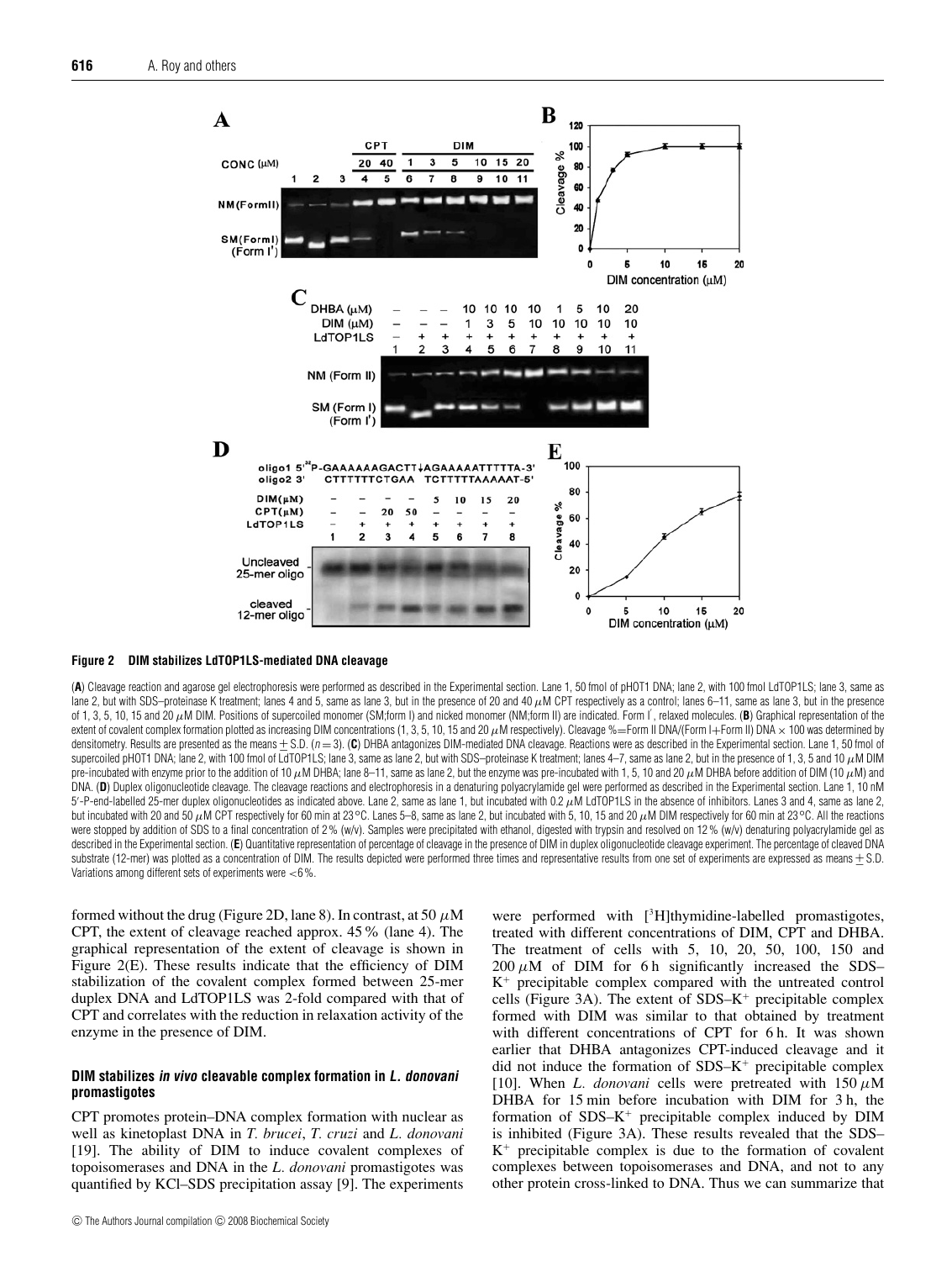

**Figure 3 DIM induces the in vivo formation of topoisomerase–DNA cleavable complex within the cells**

(**A**) Analysis of drug-induced covalent topoisomerase I–DNA complex formation in L. donovani promastigotes by the KCl–SDS precipitation assay. Exponentially growing L. donovani promastigotes (4 × 106 cells/ml) were labelled with [3H]thymidine at 22*◦*C for 24 h and then treated with different concentrations of drugs as indicated. A fraction of the total population of labelled cells were treated with DHBA (100  $\mu$ M) for 15 min before the addition of different concentrations of DIM as indicated. SDS-K+ precipitable complexes were measured as described in the Experimental section. Experiments were performed three times and representative data from one set of experiments are presented as means + S.D. Variations among different sets of experiments were <5 %. (**B**) Stabilization of topoisomerase-mediated cleavable complex was determined by the immunoband depletion assay. Panel I: immunoband depletion of L. donovani topoisomerase I using an antibody raised against LdTOP1S. Leishmanial cells were treated with 0.2% DMSO alone (lane 1), 5, 10, 20 and 50  $\mu$ M DIM (lanes 2–5), 50  $\mu$ M CPT (lane 6) and 20  $\mu$ M DHBA before treatment with DIM (lane 7). Panel II: immunoband depletion of L. donovani topoisomerase II using an antibody raised against ATPase domain of L. donovani topoisomerase II. The cells were treated with 0.2 % DMSO alone (lane 1), 5, 10, 20 and 50  $\mu$ M DIM (lanes 2-5) and 20 and 50  $\mu$ M etoposide (lanes 6 and 7). Panel III: loading control.

stabilization of topoisomerase-mediated duplex oligonucleotide DNA cleavage with DIM correlates with the protein–DNA breaks in *L. donovani* promastigotes and drug-induced cytotoxicity. But the  $SDS-K^+$  precipitation assay does not differentiate between topoisomerase I–DNA cleavable complexes and topoisomerase II–DNA cleavable complexes.

In order to sort out whether DIM can be responsible for stabilization of covalent complex formation of topoisomerase I and DNA in intact cells, we carried out immunoband depletion experiments with *L. donovani* promastigotes. Nuclear fractions were prepared from untreated as well as drug-treated promastigotes and

subjected to SDS/PAGE. If topoisomerase I can form a covalent complex with genomic DNA inside the cells, then topoisomerase I–DNA cleavable complex cannot enter the gel. On the other hand, if topoisomerase I does not form a complex with DNA and remains free, it will enter the gel. The presence of topoisomerase I was detected by immunoblotting as described in the Experimental section. The immunoband depletion data are summarized in Figure 3(B). It was observed that the immunoband of topoisomerase I gradually disappeared with increasing DIM concentration (from 5 to 50  $\mu$ M) during a 6 h incubation (Figure 3B, panel I, lanes 2–5). The immunoband of topoisomerase I also disappeared after incubation of nuclear extract with 50  $\mu$ M CPT for 6 h (lane 6). Pre-incubation with 20  $\mu$ M DHBA before treatment with DIM (50  $\mu$ M) causes the reappearance of the immunoband of *L. donovani* topoisomerase I, as cleavable complex formation is prevented (lane 7). The same experiment was performed with LdTOP2 to find out if DIM could enhance the *in vivo* cleavable complex formation by topoisomerase II. The topoisomerase II immunoband depletion was not found by increasing the DIM concentration (from 5 to 50  $\mu$ M) at the same incubation time period (Figure 3B, panel II, lanes 2– 5). But the extent of topoisomerase II immunoband depletion was observed by treatment with 20 and 50  $\mu$ M etoposide, a topoisomerase II poison (Figure 3B, panel II, lanes 6 and 7). The above results suggest that DIM is responsible for the stabilization of topoisomerase I–DNA cleavable complex inside the cells. It should be mentioned here that topoisomerase I of *Leishmania* is a heterodimer and the catalytic site (SKXXY) is present in LdTOP1S, which is involved in the formation of the topoisomerase I–DNA covalent complex. So we have used the antibody raised against LdTOP1S and ATPase domain of LdTOP2 (43 kDa N-terminal recombinant enzyme) to study the immunoband depletion assay.

#### **DIM inhibits single turnover cleavage and religation activity**

Catalytic assays do not allow a precise chronological dissection of the inhibitory mechanism in relation to the catalytic cycle. Thus the step at which an inhibitor needs to enter the catalytic cycle and the step at which it becomes effective in trapping or inhibiting the enzyme cannot be differentiated. In order to overcome this problem, we have made the oligonucleotide suicide substrate of topoisomerase IB, which restricts the enzyme to a single round of cleavage and religation and allows one to address the two halfreactions separately as described previously [15].

The substrate consisted of  $5'-32P$ -labelled 14-base-pairs duplex with 11-base  $3'$  tail [15]. Upon cleavage and formation of topoisomerase–DNA complex, the AG dinucleotide at the 3 end of the scissile strand is released. Suicidal cleavage assay was performed in the presence and absence of CPT and DIM at 23 <sup>°</sup>C for indicated time periods as described in the Experimental section. Religation was studied under single turnover conditions by assaying the ability of the covalent intermediate to attach a 5'hydroxyl-terminated 11-mer to the covalently cleaved 12-mer to form a 23-mer product [15]. CPT stabilizes the suicide cleavage complex with topoisomerase I of *L. donovani* and inhibits the religation step (Figure 4, lane 3), which is in keeping with that of monomeric type IB topoisomerase [9]. Similarly, DIM also inhibits the religation step when added simultaneously with the enzyme and the DNA in the suicidal cleavage assay (lane 4), like CPT.

On the contrary, DHBA, a catalytic inhibitor of topoisomerase I, inhibits the suicidal cleavage reaction (Figure 4, lane 5). However, when DHBA was pre-incubated for 5 min with the enzyme, followed by simultaneous addition of DIM and suicidal substrate,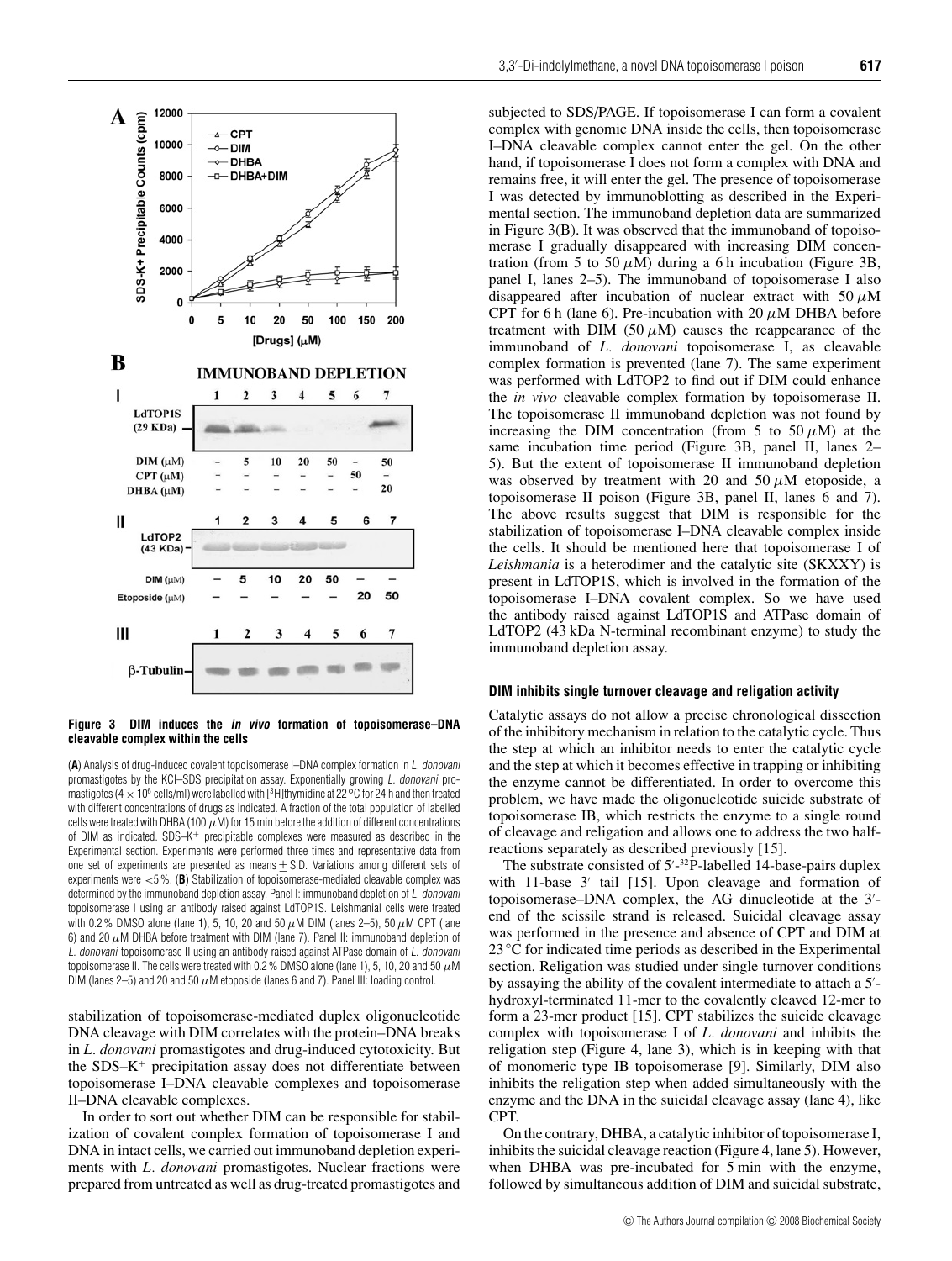![](_page_7_Figure_1.jpeg)

![](_page_7_Figure_2.jpeg)

Suicidal cleavage assay was performed with the 5<sup>-</sup>-<sup>32</sup>P-end-labelled suicide DNA substrate (14-mer/25-mer) as indicated. The DNA substrate was incubated with LdTOP1LS in the presence and in the absence of inhibitors at 23*◦*C as described in the Experimental section. Active cleavage complexes containing LdTOP1LS attached to the covalently cleaved 12-mer of the suicide substrate were made to react with 5 -hydroxyl-terminated 11-mer to form a 23-mer product for 10 min at 37*◦*C, and the products were analysed using a denaturing polyacrylamide gel. Lane 1, suicide DNA substrate only; lane 2, same as lane 1, but in the presence of LdTOP1LS and 5 -hydroxyl-terminated 11-mer religation oligonucleotides; lanes 3 and 4, same as lane 2, but with 60  $\mu$ M CPT and 20  $\mu$ M DIM respectively added simultaneously with the enzyme and DNA in the suicidal cleavage assay; lane 5, same as lane 2, but with 20  $\mu$ M DHBA pre-incubated for 2 min at 23*◦*C with the enzyme before the addition of DNA in the suicidal cleavage assay; lane 6, same as lane 5, but followed by addition of 20  $\mu$ M DIM simultaneously in the cleavage assay; lanes 7 and 8, same as lane 2, but 60  $\mu$ M CPT and 20  $\mu$ M DIM were added after suicidal cleavage reaction (on enzyme–substrate complex) together with 11-mer religation oligonucleotide. All the reactions were stopped by addition of 2 % (w/v) SDS. The samples were precipitated with ethanol, digested with trypsin and analysed by denaturing polyacrylamide sequencing gel electrophoresis. The uncleaved suicidal oligonucleotide, covalent complex and the religation products are indicated.

the suicide-complex formation was completely inhibited (lane 6). On the other hand, DIM also inhibits the religation reaction, like CPT, when added to the enzyme–substrate covalent complex that had been previously formed in the absence of the drug, i.e. a condition where the drugs and 11-mer religation oligonucleotides were added together (Figure 4, lanes 7 and 8) after the suicidal cleavage reaction. Taken together, these results suggest that interaction of DIM with enzyme during the trans-esterification reaction with DNA is a prerequisite for the stabilization of the topoisomerase I cleavable complex and subsequently inhibiting the religation step.

## **DIM strongly binds to the enzyme as evidenced by equilibrium dialysis**

A equilibrium dialysis experiment was performed to check directly the binding of DIM to *L. donovani* topoisomerase I. The number of DIM molecules bound to protein is plotted against increasing concentrations of DIM (see Supplementary Figure 1A at http://www.BiochemJ.org/bj/409/bj4090611add.htm). LdTOP1LS (10 nM) was saturated at  $10 \mu M$  DIM. The dissociation constant  $(K_D)$  calculated from the equilibrium dialysis experiment was  $9.73 \times 10^{-9}$  M, which is lower than that of flavones such as luteolin (4.6 × 10<sup>-5</sup> M), quercetin (5.2 × 10<sup>-5</sup> M) and baicalein (6.5 × 10<sup>-5</sup> M) [17], indicating 10000-fold more affinity of DIM to enzyme than the flavones. Thus the equilibrium dialysis experiment results reveal that DIM strongly interacts

with free enzyme (LdTOP1LS) and perhaps explains the stronger inhibition in the enzyme–drug pre-incubation experiments. 3HFs (3-hydroxyflavones) interact with BSA, and two binding sites are involved in this interaction, with a similar binding constant of  $(1.1–1.3) \times 10^{-5}$  M [32]. Here, we have performed the DIM–BSA interaction by equilibrium dialysis (Supplementary Figure 1B) as a control experiment, and  $K_D$  was determined to be 7.14  $\times$  10<sup>-5</sup> M, which is comparable with the value reported for 3HF–BSA interaction.

To find out the differential affinity of DIM towards LdTOP1L and LdTOP1S, we have also performed the binding of individual subunits to DIM by equilibrium dialysis experiment. The number of DIM molecules bound by LdTOP1L and LdTOP1S are plotted against increasing concentration of DIM respectively (Supplementary Figures 1C and 1D). LdTOP1L  $(10 \mu M)$  was saturated with 15  $\mu$ M DIM, and 0.1  $\mu$ M LdTOP1S was saturated with 10  $\mu$ M DIM. The binding constant of LdTOP1L–DIM and LdTOP1S–DIM was  $4.28 \times 10^{-7}$  and  $5 \times 10^{-8}$  M respectively, indicating that DIM has 8.6-fold higher affinities for the small subunit than for the large subunit. The results also suggest that DIM has a significantly higher affinity to the holoenzyme of *L. donovani* topoisomerase I than to either the small subunit or the large subunit alone.

#### **DIM–enzyme interaction is much stronger than that with CPT or flavones**

The time course relaxation experiment was performed to compare the binding affinities of DIM and CPT. The rate of relaxation is reduced in the presence of 60  $\mu$ M CPT in standard assay conditions, and the time required to complete relaxation for LdTOP1LS is increased 15-fold. The inhibitory effect of CPT on enzyme is abolished within 15 min under simultaneous assay conditions [13]. Here, we found that the plasmid DNA is fully relaxed at 5 min (Figure 5A, lane 4), but when 10  $\mu$ M DIM was added simultaneously under the same assay condition, the rate of relaxation is reduced and complete inhibition of relaxation was achieved within 10 min (lane 12). Upon further incubation up to 40 min, there is no appearance of relaxed DNA bands (lane 14), suggesting a strong interaction between the enzyme and DIM. We have also performed the dilution experiment (Figure 5B) to compare the enzyme-binding affinity of DIM with that of flavones. Reconstituted LdTOP1LS was pre-incubated with 5  $\mu$ M DIM, a concentration at which almost 95% inhibition is achieved before the addition of DNA. The reaction was subsequently diluted 2- and 5-fold so that the final DIM concentration becomes 2.5  $\mu$ M (lane 13) and 1  $\mu$ M (lane 14) respectively. Lane 2 serves as an enzyme control. Drug-control reactions, i.e. inhibition study with 1, 2.5 and  $5 \mu$ M luteolin, showed the expected pattern of inhibition (lanes 3–5) followed by 2- and 5-fold dilution (lanes 7–8) as described previously [14]. Dilution from 5  $\mu$ M to 2.5 and 1  $\mu$ M DIM did not reverse the inhibition (lanes 12–14). This inhibition on dilution suggests that DIM is interacting strongly with the enzyme. Equilibrium dialysis experiments with a high affinity constant also support this strong interaction between DIM and enzyme.

## **DIM is a class I non-competitive inhibitor of L. donovani topoisomerase I**

CPT is an uncompetitive class I inhibitor of topoisomerase I that traps the enzyme–DNA covalent complex and slows the religation step of the nicking/closing cycle [16] without interacting with enzyme. DIM interacts with DNA and is a weak DNA intercalator [24]. DIM also interacts with free enzyme as evidenced by the equilibrium dialysis experiment (Supplementary Figure 1).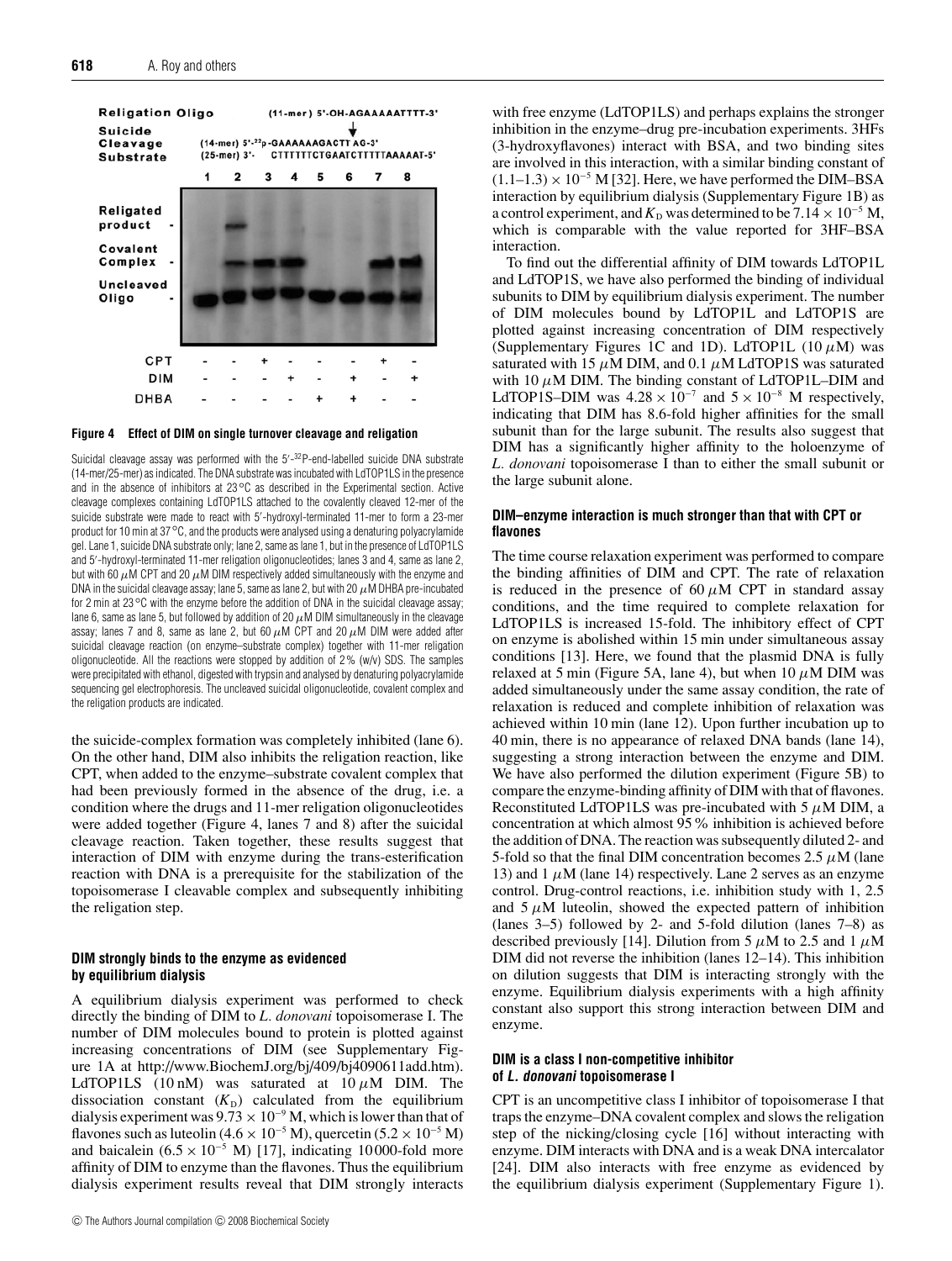![](_page_8_Figure_1.jpeg)

**Figure 5 Enzyme–DIM interaction is stronger than that with CPT or flavones**

(**A**) Relaxation of supercoiled pBS (SK<sup>+</sup>) DNA with reconstituted LdTOP1LS at a molar ratio of 3:1, assayed in the absence or in the presence of DIM. Lanes 1 and 8, 90 fmol of pBS  $(SK^+)$ DNA; lanes 2–7, same as lane 1, but incubated with 30 fmol of LdTOP1LS in the absence of DIM at 37*◦*C for the indicated time periods as described in the Figure; lanes 9–14, same as lanes 2–7, but in the presence of 10  $\mu$ M DIM. All the reactions were stopped by addition of SDS to a final concentration of 0.5 % and were electrophoresed in 1 % agarose gel. Positions of supercoiled monomer (SM) and relaxed and nicked monomer (RL/NM) are indicated. (**B**) Pre-incubation and dilution with 5  $\mu$ M luteolin and DIM respectively. Relaxation of supercoiled pBS (SK<sup>+</sup>) DNA with reconstituted LdTOP1LS at a molar ratio of 3:1. Lane 1, 90 fmol of pBS (SK<sup>+</sup>) DNA; lane 2, same as lane 1, but simultaneously incubated with 30 fmol of LdTOP1LS for 30 min at 37*◦*C. Lanes 3–5, same as lane 2, but in the presence of 1, 2.5 and 5 µM luteolin respectively. LdTOP1LS was pre-incubated with 5 µM luteolin for 5 min at 37*◦*C, then diluted 0-, 2- and 5-fold while maintaining or diluting the final drug concentrations to 5  $\mu$ M (lane 6), 2.5  $\mu$ M (lane 7) and 1  $\mu$ M (lane 8) respectively. Lanes 9–11, same as lane 2, but in the presence of 1, 2.5 and 5  $\mu$ M DIM respectively. LdTOP1LS was pre-incubated with 5  $\mu$ M DIM for 5 min at 37*◦*C and then diluted 0-, 2- and 5-fold while maintaining or diluting the final drug concentrations to 5  $\mu$ M (lane 12), 2.5  $\mu$ M (lane 13) and 1  $\mu$ M (lane 14) respectively. Reactions were performed at 37 °C for 15 min after addition of 50 fmol of pBS (SK<sup>+</sup>) DNA.

DIM stabilizes *L. donovani* topoisomerase I-mediated cleavable complexes (Figure 2), suggesting that DIM acts as a noncompetitive inhibitor of *L. donovani* topoisomerase I.

To investigate the non-competitive inhibition of LdTOP1LS by DIM, the time course relaxation experiments were performed in a standard assay mixture containing 10 mM  $Mg^{2+}$  and 50 mM KCl at 37 *◦*C, where the plasmid DNA and the enzymes (LdTOP1LS) were mixed at a molar ratio of 3:1. The velocity of the enzyme is linear for the first 5 min of reaction. All the subsequent initial velocities during kinetic studies were calculated for the time point up to 1 min, within the linear range for the velocity examined. The kinetics of relaxation by LdTOP1LS was examined over a range of supercoiled pBS  $(SK^+)$  DNA  $(4–40 \text{ nM})$ , and the initial velocity was plotted in a Lineweaver–Burk plot (see Supplementary Figure 2 at http://www.BiochemJ.org/bj/409/bj4090611add.htm). The maximal velocity ( $V_{\text{max}}$ ) for LdTOP1LS was  $3.85 \times 10^{-8}$  M base-pairs of supercoiled DNA relaxed/min per 0.5 nM enzyme. The maximal velocities  $(V_{\text{max}})$  for LdTOP1LS in the presence of 5 and 10  $\mu$ M DIM calculated by the same experiments were  $2.44 \times 10^{-8}$  and  $1.57 \times 10^{-8}$  M base-pairs of supercoiled DNA relaxed/min per 0.5 nM enzyme respectively.

#### **DIM–DNA interaction by fluorescence quenching studies**

To find out whether DIM interacts with DNA, fluorescence titration experiment with CT DNA was performed at different concentrations of DNA (20–200  $\mu$ M). Free DIM has fluorescence emission maximum at a wavelength of 377 nm with a  $\lambda_{ex}$  of 280 nm. The excitation and emission slit widths were set at 5 nm. Appropriate blanks corresponding to the buffer were subtracted to correct background fluorescence. The intensity of fluorescence was decreased by increasing the concentration of DNA due to

![](_page_8_Figure_8.jpeg)

**Figure 6 Fluorescence study of DIM–DNA interaction**

(**A**) CT DNA (double-stranded DNA) concentration-dependently quenched DIM fluorescence at 377 nm. Fluorescence emission spectra ( $\lambda_{\rm ex}$  = 280 nm) of 30  $\mu$ M DIM were determined as a function of CT DNA concentration in the range of 20–200  $\mu$ M. The arrow indicates the change in the emission spectra of DIM on addition of CT DNA. (B) A plot of  $\Delta F/\Delta F_{\text{max}}$ against increasing concentration of CT DNA. (**C**) CT DNA (thermally denatured single-stranded DNA) concentration-dependently quenched DIM fluorescence at 377 nm. Fluorescence emission spectra ( $\lambda_{ex}$  = 280 nm) of 30  $\mu$ M DIM were determined as a function of CT DNA concentration in the range of 20–200  $\mu$ M. The arrow indicates the change in the emission spectra of DIM on addition of CT DNA.

quenching reaction. Addition of CT DNA causes a slight blue shift of the maximum peak ( $\lambda$  shift) from 377 to 373 nm with a concomitant decrease in fluorescence intensity (Figure 6A). A progressive change in the fluorescence spectra of DIM on addition of different concentrations of DNA indicated an association between them. The dissociation constant  $(K_D)$  calculated from the values using Scatchard analysis [33] for DIM was  $2.2 \times 10^{-5}$  M, which is much weaker than EtBr binding to DNA  $(4.0 \times 10^{-7}$  M) [34]. A plot of  $\Delta F/\Delta F_{\text{max}}$  against concentration of DNA was found to be hyperbolic, indicating the formation of a saturable complex (Figure 6B). We also performed the binding of DIM to heatdenatured calf thymus single-stranded DNA to find out the affinity of DIM to the single-stranded DNA (Figure 6C). The dissociation constant  $(K_D)$  value for single-stranded DNA binding to DIM was  $11.6 \times 10^{-4}$  M. The result suggests that single-stranded DNA has 53-fold less affinity for DNA compared with double-stranded DNA.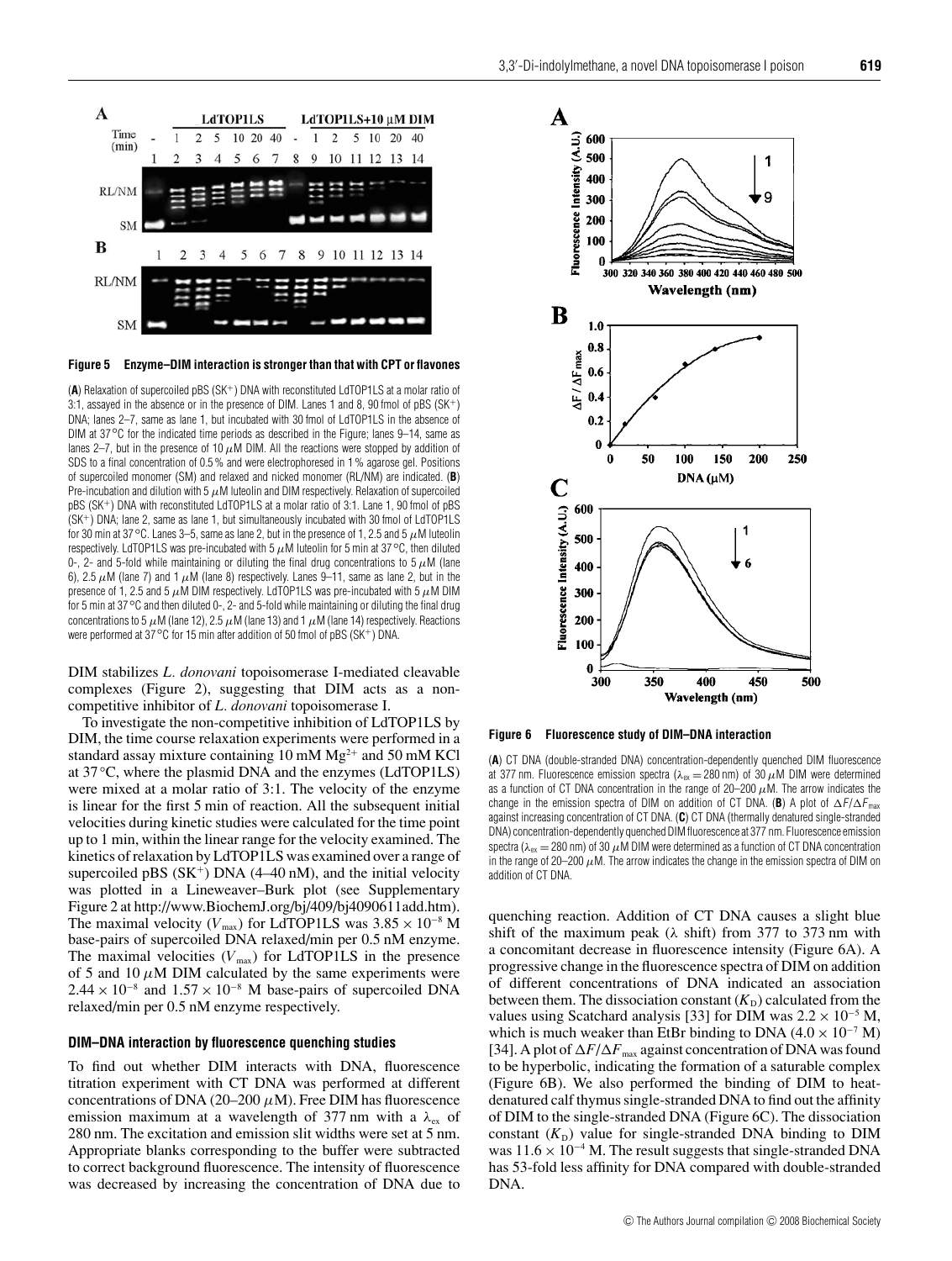![](_page_9_Figure_1.jpeg)

#### **Figure 7 Effect of DIM on CPT-resistant L. donovani topoisomerase I**

(**A**) Plasmid DNA relaxation experiments were performed with LdTOP139LS separately in the presence of DIM and CPT as indicated. pBS (SK<sup>+</sup>) DNA and reconstituted mutant enzyme LdTOP139LS were mixed at a molar ratio of 1:2. Lane 1, 60 fmol of pBS (SK+) DNA; lane 2, same as lane 3, lane 3, same as lane 2, anne as lane 2, but in the presence of 4% (v/v) DMSO; lane 4, same as lane 2, but incubated simultaneously with 60 µM CPT at 37 ℃ for 20 min; lanes 5–9, same as lane 2, but incubated simultaneously with 1, 5, 10, 15 and 20 μM DIM respectively at 37<sup>°</sup>C for 20 min. (**B**) Pre-incubation of LdTOP1∆39LS with DIM and CPT followed by addition of DNA. Lane 1, 60 fmol of pBS (SK<sup>+</sup>) DNA; lane 2, same as lane 1, but 120 fmol of LdTOP1∆39LS was pre-incubated with reaction buffer for 5 min at 37 °C, followed by addition of 60 fmol of pBS (SK<sup>+</sup>) DNA and was further incubated for 15 min at 37*◦*C; lane 3, same as lane 2, but the enzyme was pre-incubated with 4 % (v/v) DMSO; lane 4, same as lane 2, but the enzyme was pre-incubated with 60 µM CPT at 37*◦*C for indicated time periods; lanes 5–9, same as lane 2, but the enzyme was pre-incubated with 1, 5, 10, 15 and 20  $\mu$ M DIM respectively. Reactions were stopped by addition of SDS to a final concentration of 0.5 % and were electrophoresed in 1% agarose gel. Positions of supercoiled monomer (SM) and relaxed and nicked monomer (RL/NM) are indicated. (C) Quantitative representation of enzyme inhibition in the presence of DIM in relaxation experiments. LdTOP139LS (180 fmol) was incubated simultaneously with 1, 5, 10, 15 and 20 µM DIM for 20 min at 37*◦*C in relaxation buffer. (**D**) The enzyme was pre-incubated separately with 1, 5, 10, 15 and 20 µM DIM for 5 min at 37 °C in relaxation buffer, followed by addition of 60 fmol of pBS (SK<sup>+</sup>) DNA, and was further incubated for 15 min at 37*◦*C. Reactions were stopped by the addition of SDS and electrophoresed as described above. The percentage of relaxation inhibition is plotted as a function of drug concentrations as indicated. The results depicted are the means for three independent experiments, and the representative results from one set of these experiments are expressed as means ± S.D. Variations among different sets of experiments were <5%. (E) Duplex oligonucleotide cleavage by LdTOP1 $\Delta$ 39LS. The cleavage reactions and electrophoresis in a denaturing polyacrylamide gel were performed as described in the Experimental section. Lane 1, 10 nM 5'-P-end-labelled 25-mer duplex oligonucleotides as indicated above. Lane 2, same as lane 1, but incubated with 0.2  $\mu$ M LdTOP1 $\Delta$ 39LS in the absence of drugs. Lane 3, same as lane 2, but incubated with 60 µM CPT for 60 min at 23*◦*C. Lanes 4 and 5, same as lane 2, but incubated with 10 and 20 µM DIM respectively for 60 min at 23*◦*C. All the reactions were stopped by addition of SDS to a final concentration of 2% (w/v). Samples were precipitated with ethanol, digested with trypsin and analysed on 12% (w/v) denaturing gel as described in the Experimental section.

## **DIM also inhibits the relaxation activity of mutant L. donovani topoisomerase I and stabilizes the CPT-resistant topoisomerase I-mediated DNA cleavable complex**

The N-terminal 1–39 amino acid residues of the large subunit of LdTOP1LS have a significant role in modulating CPT sensitivity [13]. So to understand the molecular interaction between the DIM and the enzyme, we investigated the inhibitory effect on the mutant enzyme  $(LdTOP1\triangle 39LS)$  in plasmid DNA relaxation assay. Interestingly, we observed that DIM shows considerable inhibition of relaxation activity up to 95 % at 20  $\mu$ M concentration when incubated simultaneously with enzyme and DNA (Figure 7A, lane 9). However, CPT at 60  $\mu$ M concentration did not show any inhibition of relaxation activity (Figure 7A, lane 4). When  $LdTOP1\Delta39LS$  was pre-incubated separately with DIM, at different concentrations, for 5 min at 37 *◦*C before the addition of DNA, inhibition to the same extent (approx. 95%)

© The Authors Journal compilation © 2008 Biochemical Society

was achieved at a concentration of  $15 \mu M$  (Figure 7B, lane 8). The IC<sub>50</sub> values of DIM with the mutant enzyme (LdTOP1 $\triangle$ 39LS) in simultaneous and pre-incubation DNA relaxation assays were 3.6 and 2.9  $\mu$ M, which are higher than those of wild-type topoisomerase I (LdTOP1LS) (1.2 and 0.8  $\mu$ M respectively). The results indicate that the affinity of DIM to  $LdTOP1\Delta39LS$  is less than that to LdTOP1LS (Figures 7C and 7D).

We investigated the interaction of DIM with CPT-resistant mutant enzyme  $(LdTOP1\Delta39LS)$  in the equilibrium cleavage assay. CPT-induced stabilization of cleavable complex with LdTOP1 $\triangle$ 39LS was reduced to 6-fold compared with the wildtype enzyme [13]. The CPT (60  $\mu$ M)-induced cleavage efficiency of LdTOP1 $\triangle$ 39LS is almost the same as that in the absence of CPT (Figure 7E, lane 3), whereas with 20  $\mu$ M DIM, cleavage efficiency of the mutant enzyme increased to 62% (lane 5) compared with the control (lane 2). This result indicates that the amino acid residues (N-terminal 1–39) of the large subunit,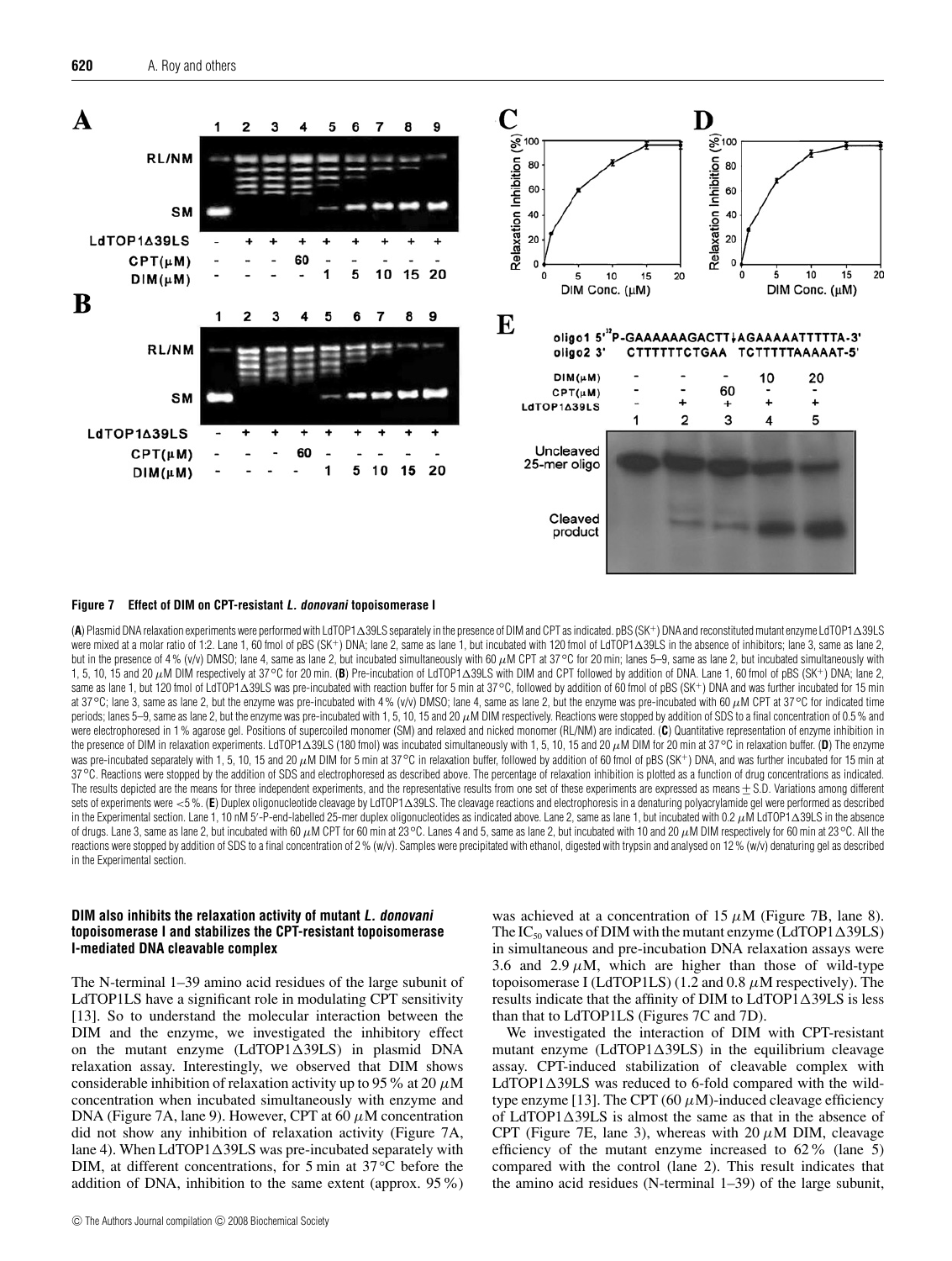although important in modulating bi-subunit topoisomerase I activity *in vitro*, are not critical for DIM-induced topoisomerase I-mediated DNA cleavage.

## **DISCUSSION**

In the present study, we have shown for the first time that DIM inhibits *L. donovani* topoisomerase I, and we have dissected the molecular mechanism of inhibition. DIM is found to be a potent inhibitor of LdTOP1S and stabilizes the cleavable complex like CPT. Plasmid cleavage experiment as well as oligonucleotide cleavage experiment (Figures 2A and 2D) show that DIM stabilizes the enzyme–DNA cleavable complex like CPT, i.e. mechanistic step (ii) of topoisomerase I-catalysed reaction (cleavage by trans-esterification). This is supported by further experiment with DHBA (Figure 2C). DHBA prevents the interaction between the enzyme and substrate DNA and inhibits the formation of enzyme–DNA cleavable complex [10]. When LdTOP1LS was pre-incubated with increasing concentrations of DIM (1–10  $\mu$ M) prior to the addition of 10  $\mu$ M DHBA, the DIMmediated cleavage was not inhibited by DHBA (Figure 2C, lanes 4–7). But when LdTOP1LS was pre-incubated with increasing concentrations of DHBA (1–20  $\mu$ M) prior to the addition of  $10 \mu$ M DIM, the DIM-mediated cleavage was inhibited at that concentration of DHBA (lanes 8–11). So DHBA inhibits the DIMmediated cleavage only when the enzyme is pre-incubated with DHBA prior to the addition of DIM. Subsequent cellular studies (SDS–K<sup>+</sup> precipitation assay) revealed that DIM also induced stabilization of *in vivo* covalent topoisomerase I–DNA cleavable complex in *L. donovani* promastigote cells (Figure 3A). To sort out whether DIM can be responsible for stabilization of covalent complex formation of topoisomerase I and DNA in intact cells, we carried out the immunoband depletion experiments with nuclear fractions of *L. donovani* promastigotes using specific antibody raised against *L. donovani* topoisomerase I. CPT, a topoisomerase I poison, induces the formation of cleavable complexes which did not enter the gel (Figure 3B, lane 6). When the cells were preincubated with DHBA prior to the treatment with DIM, DIMmediated cleavage was inhibited. So from this result, it may be concluded that the *in vivo* cleavable complex induced by DIM is a substrate for topoisomerase I. Since in both SDS–K<sup>+</sup> precipitation assay and immunoband depletion assay, DIM shows CPT-like action, it may be concluded that DIM induces *in vivo* topoisomerase I–DNA cleavable complex formation also.

So from both *in vitro* and *in vivo* experiments, we can summarize that DIM is a class I inhibitor of topoisomerase I that acts as a topoisomerase poison similar to CPT. Thus, with stabilization of cleavable complex, DIM inhibits the subsequent religation reaction [step (iii)] like CPT, as observed in single turnover conditions (Figure 4, lanes 3 and 4). Flavones failed to inhibit the religation reaction when the drugs are added to the preformed enzyme–substrate cleavable complex [15]. We have shown here that, like CPT, DIM also inhibits the religation step under this condition (Figure 4, lanes 7 and 8 respectively). But unlike CPT, DIM is a non-competitive inhibitor, as it binds both the enzyme (LdTOP1LS) and the enzyme–substrate complex (LdTOP1LS–DNA complex). The interaction of DIM with enzyme during trans-esterification reaction with DNA is a prerequisite for stabilization of cleavable complex.

DIM inhibits the catalytic activity of enzyme (LdTOP1LS) in both simultaneous and pre-incubation relaxation assays (Figures 1B and 1C). Equilibrium dialysis experiment was performed to check the binding of DIM to *L. donovani* topoisomerase I (Supplementary Figure 1). The experiment

revealed that the  $K<sub>D</sub>$  value of DIM–enzyme interaction was  $9.73 \times 10^{-9}$  M, which is far less than that of flavones [15], which shows high affinity and strong binding of DIM to the enzyme. DIM also exhibits the differential affinity towards LdTOP1L and LdTOP1S with a binding constant of  $4.28 \times 10^{-7}$  and  $5.0 \times 10^{-8}$ M for LdTOP1L–DIM and LdTOP1S–DIM respectively. The results suggest that LdTOP1S has 8.6-fold higher binding affinity for DIM compared with LdTOP1L. But the binding affinity of DIM increased 5-fold for wild-type enzyme compared with the small subunit, and 44-fold compared with the large subunit. So from this result, it can be concluded that DIM has low affinity for the large subunit and the small subunit compared with LdTOP1LS.

The time course relaxation experiment was performed to compare the binding affinity of CPT and DIM towards the enzyme (Figure 5A). It was reported that the inhibition of catalytic activity of enzyme by CPT ceases within 15 min under simultaneous relaxation assay conditions [13]. In contrast, the inhibition of catalytic activity of the enzyme by DIM persists even up to 40 min in this relaxation reaction. This is because of the strong binding of the enzyme with the inhibitor (Figure 5A). This result is supported by the dilution experiment (Figure 5B). We have also shown previously that luteolin binds to topoisomerase I and the binding is reversible [11]. But binding of DIM to enzyme is not released by dilution of the drug concentration up to 5 fold. DIM can bind to DNA by intercalation, but it is a weak DNA intercalator [24]. Direct measurement of this interaction by fluorescence spectroscopy (Figure 6A) reveals the  $K<sub>D</sub>$  value of DIM–DNA interaction to be  $2.2 \times 10^{-5}$  M. This DIM–DNA interaction is much weaker than EtBr binding to DNA ( $4.0 \times 10^{-7}$  M) [34].

Recently, Gong et al. [24] reported DIM as a catalytic inhibitor of human topoisomerase  $II\alpha$ . It cannot stabilize cleavable complexes with human topoisomerase I and topoisomerase II in human hepatoma (HepG2) cells [24]. Although their study does not agree with our findings with unusual heterodimeric *Leishmania* topoisomerase I, this anomaly can be of potential interest in exploring the differential affinity of the drug for different enzymes. Being a potent inhibitor of ATPases, DIM is expected to inhibit topoisomerase II catalytically by directly affecting the ATP hydrolysis step of the enzyme. Moreover, the possibility that DIM exhibits differential affinity for human and *Leishmania* topoisomerase I cannot be ruled out, since the two enzymes vary considerably in their architecture. As evident from our results, DIM has a very high affinity for *Leishmania* topoisomerase I and exhibits a mixed type of inhibition. It is possible that apart from binding to the substrate-binding pocket, the drug binds strongly to a region on LdTOP1S. This may lead to a conformational change favourable for stabilization of the cleavable complex and hence exhibiting a mixed type of inhibition.

In our previous studies [35], we have shown that the replacement of the small subunit, to which DIM binds, with the C-terminal fragment of human topoisomerase I altered its sensitivity to CPT. Thus it is possible that the subtle differences around the active-site tyrosine residue between *L. donovani* and human topoisomerase I might affect their interactions with DIM in the way that DIM affects their catalytic cycles to poison *L. donovani* topoisomerase, but not human topoisomerase I.

This differential mechanism led us to investigate the effect of DIM on CPT-resistant mutant enzyme LdTOP1 $\triangle$ 39LS lacking 1–39 amino acids of the N-terminus of LdTOP1L [13].  $LdTOP1\Delta39LS$  showed an approx. 15-fold decrease in catalyticcentre activity compared with LdTOP1LS. Moreover, the mutant enzyme shows decreased sensitivity towards CPT in plasmid DNA relaxation experiments, whereas LdTOP1LS is 15-fold more